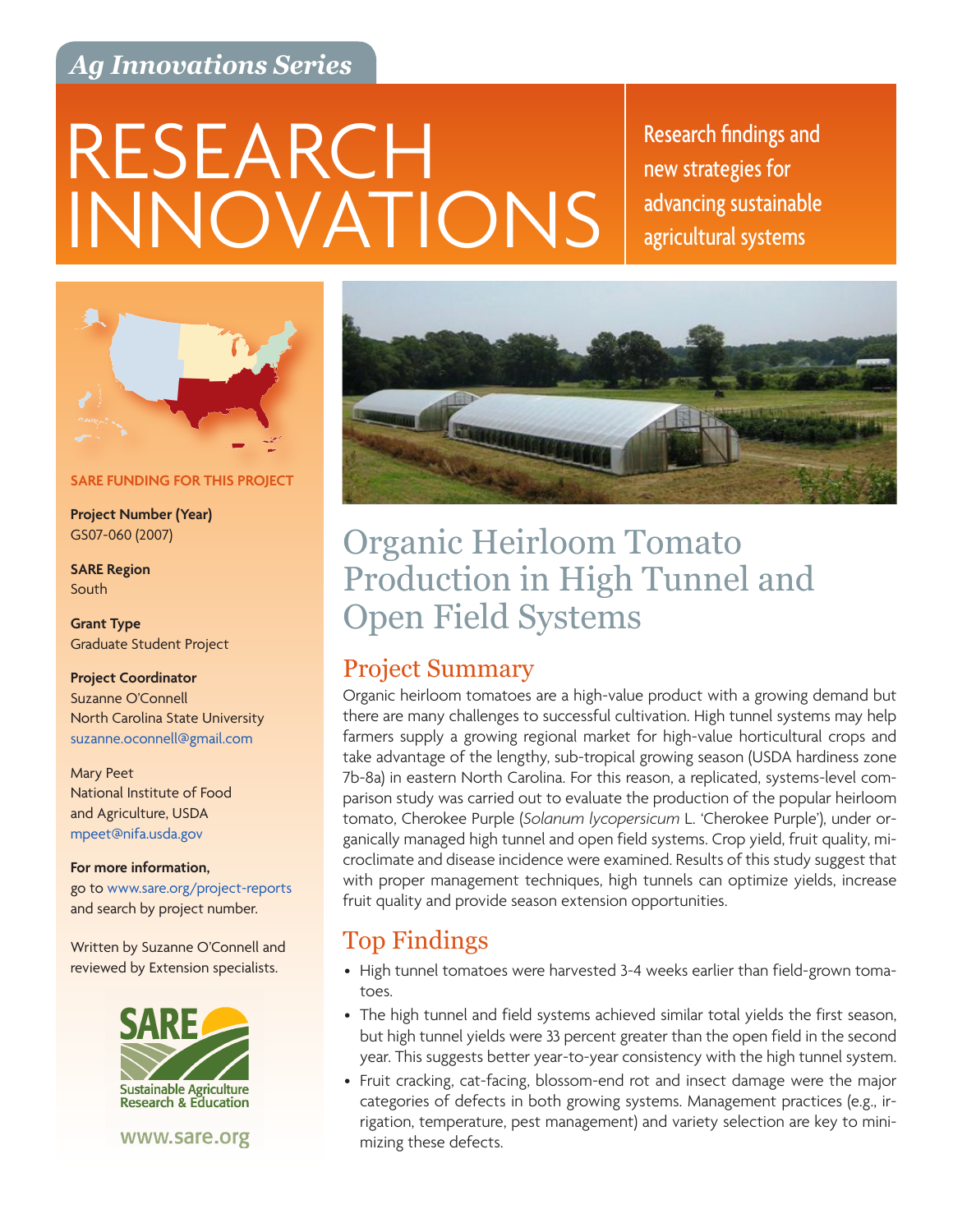**COVER PHOTO:** The experimental site consisted of two high tunnels and adjacent field plots, located at the Center for Environmental Farming Systems in Goldsboro, N.C. *Photos courtesy Suzanne O'Connell*

- During a late-spring freeze, the high tunnels provided enough protection (+4 degrees) to prevent visible cold damage to the crop.
- Incidence of both tomato spotted wilt virus (TSWV) and grey leaf spot (GLS) were lower in the high tunnel compared to the open field in 2007 and 2008, respectively, suggesting high tunnels can provide protection from various diseases.

## Methods

#### **Experimental Design**

The experiment was conducted at the Center for Environmental Farming Systems (CEFS) from 2007 to 2008 in Goldsboro, N.C. The two high tunnels used were snow-arch design (96 feet by 30 feet by 12 feet) with bows every 4 feet, an inflated double polyethylene film roof, twin-wall polycarbonate end walls and an automated '6' Z-Lock drop-down curtain system (Atlas Greenhouses Inc.; Alapaha, Ga.). Two equivalent field plots were established as controls. Each field plot was 96 feet by 30 feet, and was established 50 feet from each high tunnel with a parellel orientation. The high tunnels were oriented east-west in order to be perpendicular to the prevailing winds (cover photo). **Precaution.** The field site was managed according to USDA National Organic Program standards, but it is best to say it was in a transitional phase during the experimental time period.

The main treatment (high tunnel vs. field growing system) was replicated four times (two blocks per high tunnel and two blocks per corresponding field plot). Blocks were utilized to assess microclimate variability. Experimental units in both the high tunnel and field system consisted of six plants per row. Rows were 12 feet long with plants set at 24 inch in-row spacing. Rows were 4.6 feet apart, resulting in a planting density of approximately 4,840 plants per acre (approximately 9 square feet per plant). Unsampled guard rows were included on terminal ends of each plot. The regionally popular heirloom, indeterminate cultivar Cherokee Purple was used.

#### **Systems Management**

Cultural management practices specific to each system were followed in an effort to optimize system production capability. Both years, planting dates in the high tunnel system were the third week of March; while planting dates in the field were approximately one month later, the third week of April (after the threat of frost had passed). Because the high tunnel system was planted earlier, fruit harvesting began three to four weeks earlier than the field system each year (see "Results"). Black polypropylene landscape fabric was used as a weed barrier in both systems during the growing season. A cover crop of winter rye and hairy vetch was planted in both systems during the autumn of 2007.



and 2008. \*Represents significant differences between the growing systems according to Tukey's mean separation test (P≤0.05) for each harvest date. Each year was analyzed separately. Adapted from O'Connell et al., 2012. HortScience 47(9):1283–1290.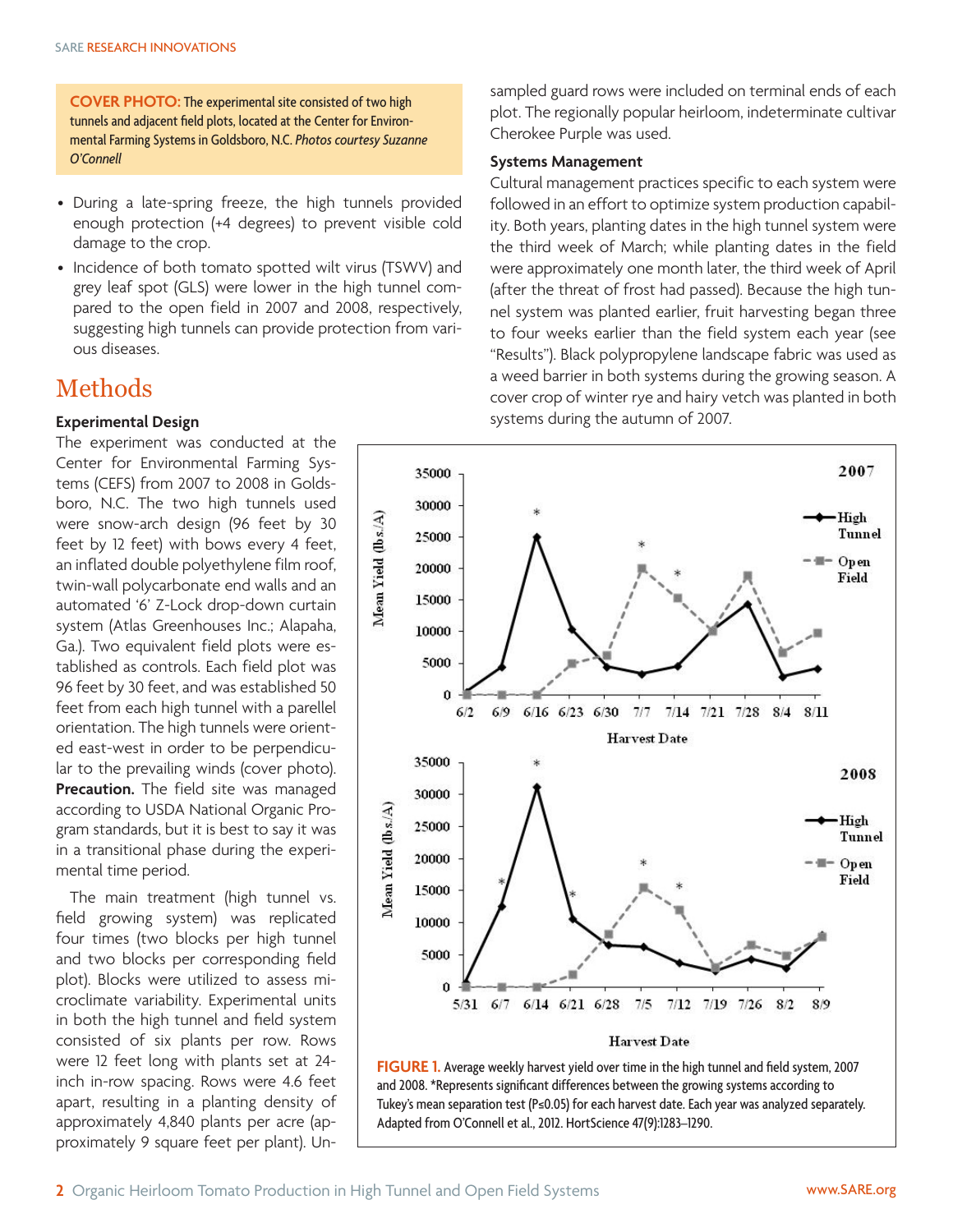| TABLE 1. COMPARISON OF MEAN TOMATO YIELD IN HIGH TUNNEL AND FIELD SYSTEMS, 2007 AND 2008 <sup>1</sup> |                    |                                                                         |                                     |                                                    |                              |                                                   |                              |
|-------------------------------------------------------------------------------------------------------|--------------------|-------------------------------------------------------------------------|-------------------------------------|----------------------------------------------------|------------------------------|---------------------------------------------------|------------------------------|
| <b>YEAR</b>                                                                                           | <b>SYSTEM</b>      | <b>TOTAL YIELD</b><br><b>WEIGHT</b><br><b>(TONS PER</b><br><b>ACRE)</b> | <b>PERCENT</b><br><b>MARKETABLE</b> | <b>MARKETABLE YIELD</b>                            |                              | <b>NON-MARKETABLE YIELD</b>                       |                              |
|                                                                                                       |                    |                                                                         |                                     | <b>WEIGHT</b><br><b>(TONS PER</b><br><b>ACRE</b> ) | <b>AVG. SIZE</b><br>(POUNDS) | <b>WEIGHT</b><br><b>(TONS PER</b><br><b>ACRE)</b> | <b>AVG. SIZE</b><br>(POUNDS) |
| 20073                                                                                                 | <b>High tunnel</b> | 42.24 a <sup>2</sup>                                                    | 36% b                               | 15.18 b                                            | 0.49a                        | 27.06a                                            | 0.46a                        |
|                                                                                                       | <b>Field</b>       | 46.20a                                                                  | 65%a                                | 29.92 a                                            | 0.57a                        | 16.28 b                                           | 0.44a                        |
| 2008                                                                                                  | <b>High tunnel</b> | 44.89 a                                                                 | 69%a                                | 31.07a                                             | 0.44a                        | 13.83a                                            | 0.44a                        |
|                                                                                                       | <b>Field</b>       | 30.09 b                                                                 | $47\%$ b                            | 14.05 b                                            | 0.37 <sub>b</sub>            | 16.04a                                            | 0.37a                        |
| $\lambda$ dented from $O/C$ onnell et al. 2012. HertCeienee 47(0):1202. 1200.                         |                    |                                                                         |                                     |                                                    |                              |                                                   |                              |

1 Adapted from O'Connell et al., 2012. HortScience 47(9):1283–1290.

2 Values followed by the same letter are not significantly different within a column according to Tukey's mean separation test (P≤0.05).

<sup>3</sup> Each year was analyzed separately.

Irrigation was delivered via a single drip tape (per row). Irrigation in the high tunnels and field system was administered equivalently, with one exception: The field system did not receive irrigation for 24 hours following substantial rainfall events (more than 0.5 inches per day). In 2007, plants received a total of 30 to 90 minutes of irrigation (depending on crop growth stage) daily, at 9 AM. In 2008, irrigation protocols were slightly modified to include a second watering of 30 to 90 minutes at 1 PM.

In the high tunnels, the apical meristems of the plants were pinched to encourage the development of two main leaders. A trellis system of vertical strings every 10 inches was used to support the tomato vines, which were attached with plastic plant clips. In the field system, the Florida stake-and-weave training system was used. Seven-foot-tall metal posts were pounded into the ground between every other plant. Polyethylene string was wrapped around the posts, encompassing the plants and holding them upright. Leaf pruning was done up to 1 foot above the ground. Vines were not topped.

The high tunnel's side drop-down curtain system was operated manually in 2007 and with automatic mechanized controllers in 2008. In the beginning of the growing season, sidewall curtains were lowered (i.e., opened) when ambient air temperatures inside the tunnels exceeded 65 degrees during the daytime, and were closed in the evening. As the season progressed, the sidewall curtains were kept open when both day and nighttime temperatures were consistently above 55 degrees.

Pest management decisions were based on weekly scouting. Treatment decisions were based on established integrated pest management thresholds for organic systems, when available. Insecticidal soap, predator releases (i.e., predatory wasps and aphid midges), applications of *Bacillus thurigiensis (Bt)*, and hand removal of pests were used to manage potato aphids, Lepidopteran species (i.e., tomato hornworms) and

stink bugs.

During the fall of 2006 and 2007, both systems received one ton per acre of limestone. Each growing season, a combination of pre- and post-planting fertilizer was applied, which contributed a total of 100 pounds of N per acre to each system each year. Pre-plant fertilizers included organic compost (2-2-2), feathermeal (12-1-0), sulfate of potash (0- 0-50) and winter cover crop residue (2008 only); post-plant inputs included the soluble "Phytamin 801" fertilizer (6-1-1).

#### **Sampling Protocols**

Harvests were conducted twice per week from late May to early August. Tomatoes were picked from the pink to red stages. Qualitative judgments relating to marketable and non-marketable fruit were based on observations from regional direct sales outlets for organic heirloom tomatoes. Non-marketable fruit was sorted into different categories based on types of defect. The number of individual tomatoes as well as the total weight of fruit for each category was recorded. Assessments of foliar and soil-borne diseases were conducted regularly. A variety of microclimatic measurements were recorded by automatic data loggers located within each replicated plot.

## Results

#### **Production**

The high tunnel harvest began approximately three weeks earlier than the field system, across both years (Fig. 1). Peak harvest occurred between the first and third weeks of June for the high tunnel system and the first two weeks of July for the field system (Fig. 1). The total fruit yield (marketable and nonmarketable) in both weight and number was similar for the high tunnel and field system across both years, but percent marketability was significantly different exhibiting a strong year-by-system interaction. As a result, each year was analyzed separately.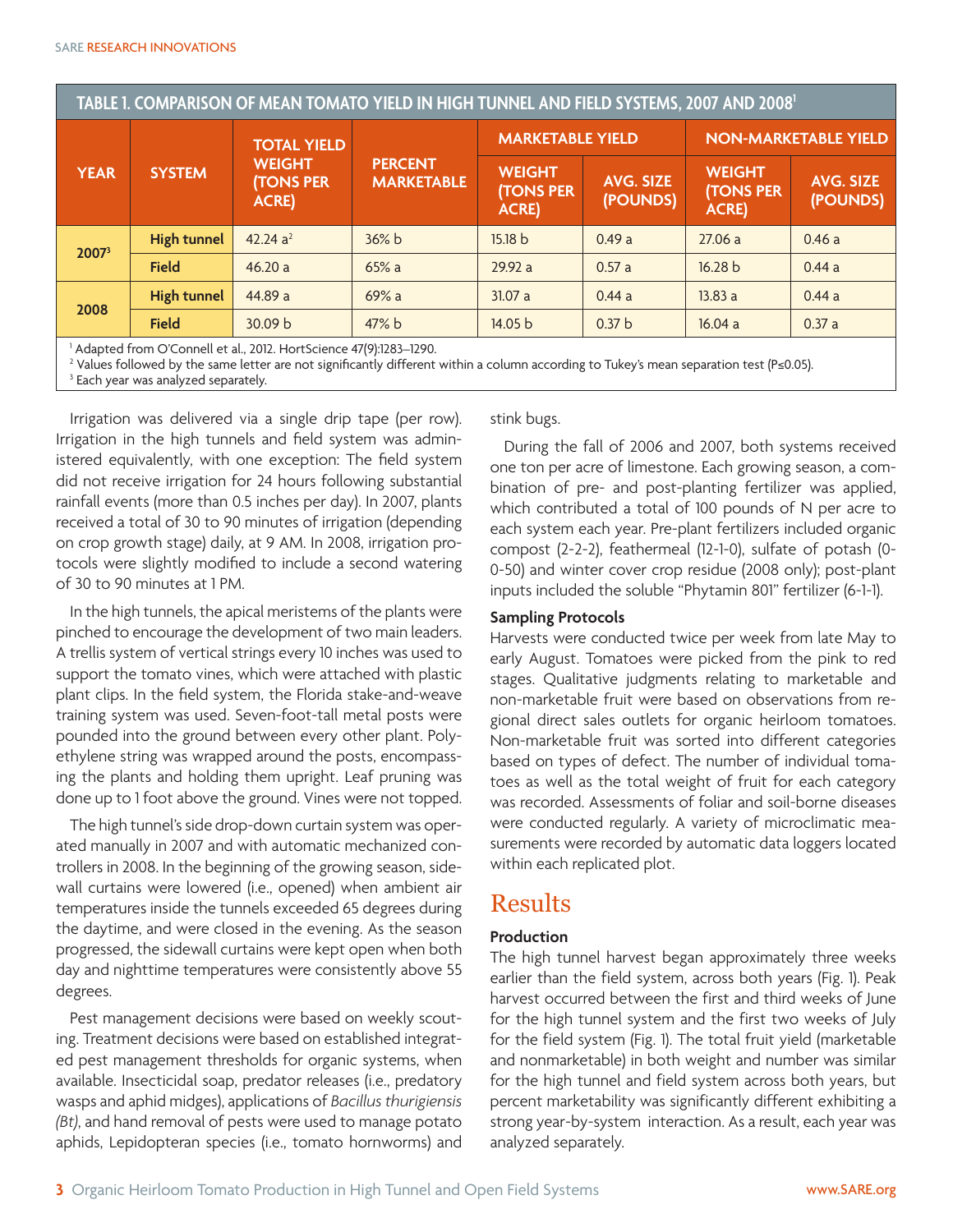

In 2007, the total fruit yield (marketable and nonmarketable) in both weight and number was similar for high tunnel and field systems, however, the marketable fruit weight was 45 percent less in the high tunnel than in the field system (Table 1). In 2008, the total fruit yield (marketable and nonmarketable) in both weight and number was greater in the high tunnel than the field system (Table 1). The marketable fruit weight was 55 percent greater in the high tunnel.

In 2007, more than half of fruit damage in the high tunnel

was due to cracking, cat-facing and insect damage (Fig. 2). The high tunnel system had a greater incidence of cracking and cat-facing compared to the field. Cracking, cat-facing and insect damage continued to be major impediments to fruit quality in 2008, although the incidence of cracking was reduced by about 20 percent and 10 percent in the high tunnel and field, respectively. In 2008, insect damage in the high tunnel system accounted for 18 percent of the non-marketable fruit compared to 47 percent for field system.

#### **Microclimate**

Both growing seasons were warmer than the regional average from 2003 to 2010. The high tunnel had greater mean air temperatures and growing degree days (GDD) compared to the field from mid-March through May across both years, while differences were generally not significant from June through mid-August. The high tunnel system accumulated greater GDD than the field system over the entire season.

Each spring in either March or early April, frost threatened to damage the high tunnel crop, but did not. For example, from March 21-26, 2008, the temperature dropped to 31 degrees in the field, but to only 35 degrees in the high tunnel (Fig. 3). Although the difference between minimum daily temperatures of the high tunnel and field was only a few degrees (4 degrees), it was enough to prevent the high tunnel plants from showing any signs of external cold damage.

#### **Disease Incidence**

In 2007, the incidence of tomato spotted wilt virus (TSWV) was particularly high throughout the region. Overall, the high tunnel exhibited less frequent TSWV compared to the field (data not shown). In 2008, TSWV incidence was very low (less than 1 percent overall incidence) across both systems. In 2008, an epidemic of gray leaf spot, caused by *Stemphylium*  spp., led to rapid foliar damage and subsequent defoliation of the tomato crop in the field (Fig. 4). In mid-July, the mean percent leaf area damaged (%LAD) from gray leaf spot was 1 percent within the high tunnel and 7.5 percent in the field. Two weeks later, while the mean %LAD rose to 24 percent in the field, the mean %LAD from gray leaf spot inside the high tunnel remained at trace levels throughout the rest of the season (Fig. 4).

## Discussion and Conclusions

Data from this project suggests that in eastern North Carolina, high tunnels can advance a summer tomato crop by three to four weeks. The protection from low temperatures, earlier accumulation of GDD and greater ability to manage the high tunnel environment allows growers to supply tomatoes for early markets. Many growers report that early tomatoes can obtain premium prices as well as help with developing customer loyalty, both of which can result in greater profits.

An economic analysis was conducted using a range of mar-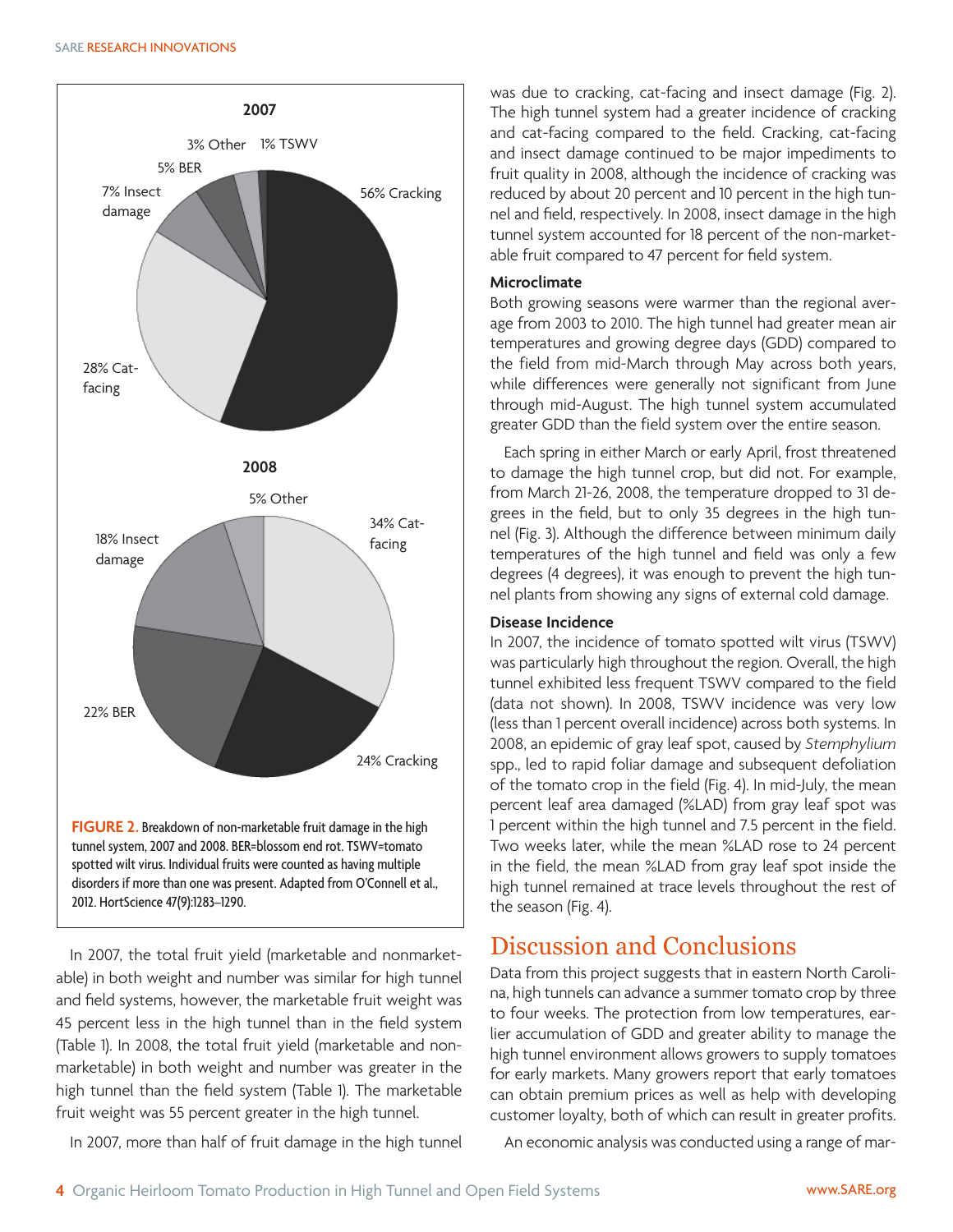

ket prices, from \$1.60 per pound to \$3.60 per pound, and a range of marketability levels, from 35 percent to 80 percent. Both systems were profitable except at the lowest price point and the lowest percent marketability level for the 2007 high tunnel yield. At \$2.60 per pound—the seasonal average sale price reported by growers for the region—and depending on percent marketability levels, the payback period for high tunnels ranged from two to five years. (For the complete economic analysis, see References.)

The high tunnel and field systems were both capable of producing approximately 89,200 pounds per acre (45 tons per acre) of organic, heirloom tomatoes, however, only the high tunnel demonstrated this level of productivity for two consecutive seasons. This suggests reduced yield variability with high tunnel systems compared to the field. Overall, the high tunnel system produced an average of 18 pounds of fruit per plant compared to 16 pounds per plant in the field system.

The ability of the high tunnels to accrue more daytime heat resulted in the accumulation of GDD at a faster rate than the field in the early growing season across both years (March to May). Growers wanting to further optimize early season production may consider tomato varieties with fewer days-to-maturity and/or more deterministic characteristics.

Although the high tunnel system gives the grower additional control over the microclimate compared to the field, it is not always possible to maintain optimum daytime or nighttime temperatures for crop growth. Increases in nighttime temperatures in the high tunnel compared to the field were modest. However, on the coldest evenings, the difference of just a few degrees appeared to provide frost protection to the high tunnel transplants when temperatures dropped below 32 degrees in the field. The inflated double polyethylene film roof likely gave greater freeze protection compared to a single polyethylene film found on some high tunnel structures. In addition, residual soil heat absorbed during the day releases from the soil during the night, increasing the air temperature (Baille et al., 2006). This absorption was maximized in our system with the addition of black polypropylene landscape fabric over the soil.

The popular Cherokee Purple tomato variety appears to



A cover crop of rye and vetch grown inside the high tunnel is terminated. *Photo courtesy Suzanne O'Connell*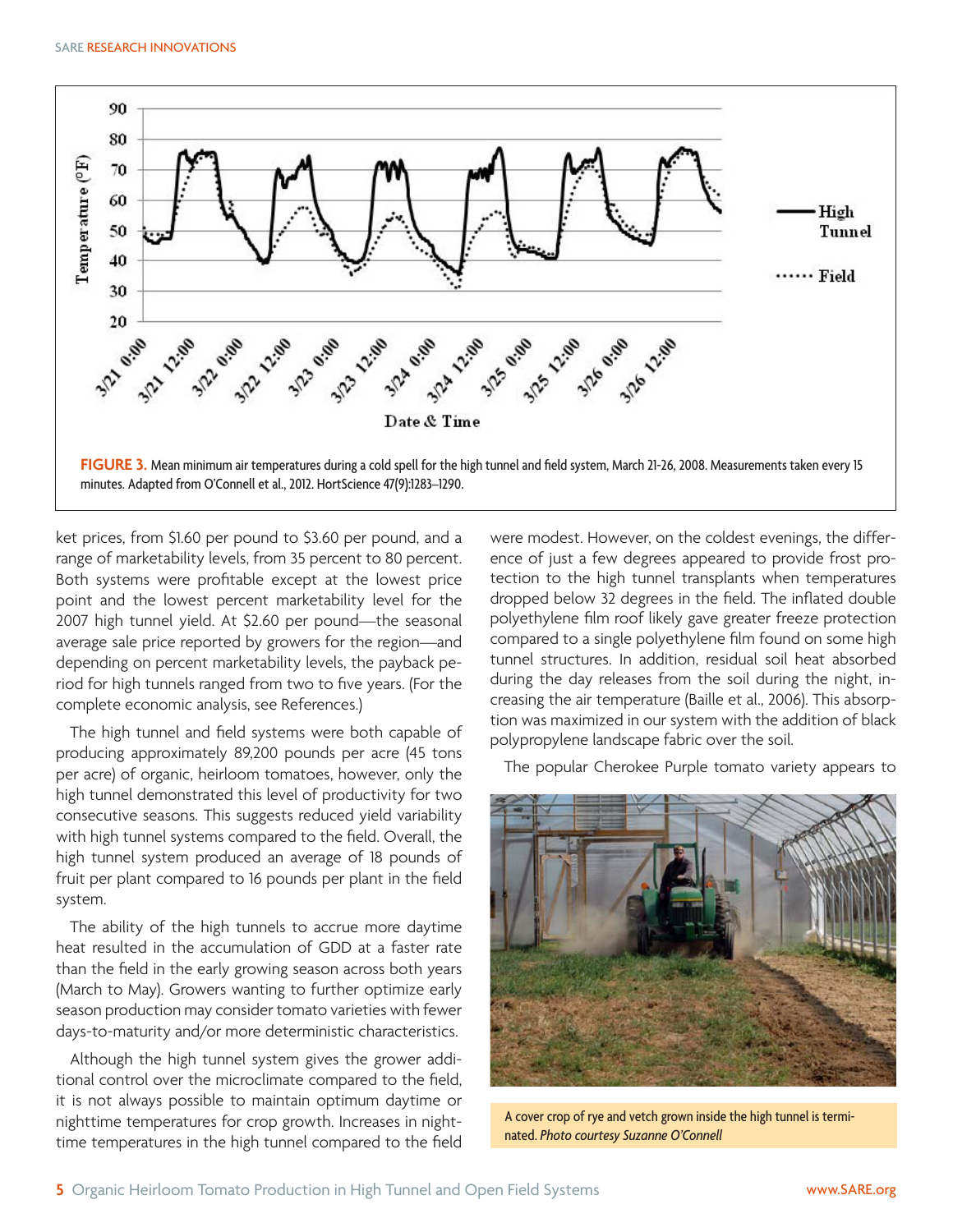be very susceptible to a number of fruit defects. The percent marketability of the tomato crop fluctuated from 36- 69 percent in the high tunnels and 47-65 percent in the field across the two study years. In 2007, only 36 percent of the high tunnel fruit harvest was considered marketable; in 2008, this increased to 69 percent. The difference in marketability across the years was primarily due to a decrease in fruit cracking incidence. A well-established organic farm in the same region achieved an average of 75 percent marketability with their Cherokee Purple crop in 2007 and 2008 (Rivard et al., 2010) and so we believe this would be a practical level to achieve over time.

While the Cherokee Purple variety appears to be susceptible to cracking, modifications to cultural management practices may help limit the level of damage. In 2008, slight modifications were made to our management protocols, including: more frequent yet shorter irrigation intervals, and less frequent sucker pruning in the high tunnel system during harvest period in order to provide more shade to developing fruit. One or a combination of these factors may be responsible for decreased fruit cracking during our second season. Picking fruit more frequently and/or at an earlier ripeness stage may also help decrease cracking incidence.

Cat-facing was another major factor that affected fruit



Overall, pest types were similar in the high tunnel and field systems with few exceptions. The high tunnel system was subject to an aphid outbreak (*Macrosiphum euphorbia*) early in the first season. Because the high tunnel was primarily a closed system in early spring, the outbreak was successfully controlled by a combination of organic pesticide applications and a series of predator releases. We found a similar composition of major pests (*Lepidoteran sp.* and *Acrosternum hilare*) in the high tunnel and field systems, which had planting





dates that were offset by one month, but were physically in close proximity. Insect damage to fruit was significantly greater in the field during the 2008 compared to the 2007 season, although the reasons for this are unclear.

Due to the lack of consistent disease pressure across multiple growing seasons, we were only able to capture one year of data each for TSWV and gray leaf spot. Although it is difficult to make firm conclusions, the data indicates that high tunnels help protect organic tomato crops from TSWV and gray leaf spot incidence. Others have predicted that high tunnels help to manage leaf-infecting pathogens by reducing leaf wetness (Xiao et al., 2001). In the case of gray leaf spot, we saw evidence to support this claim.